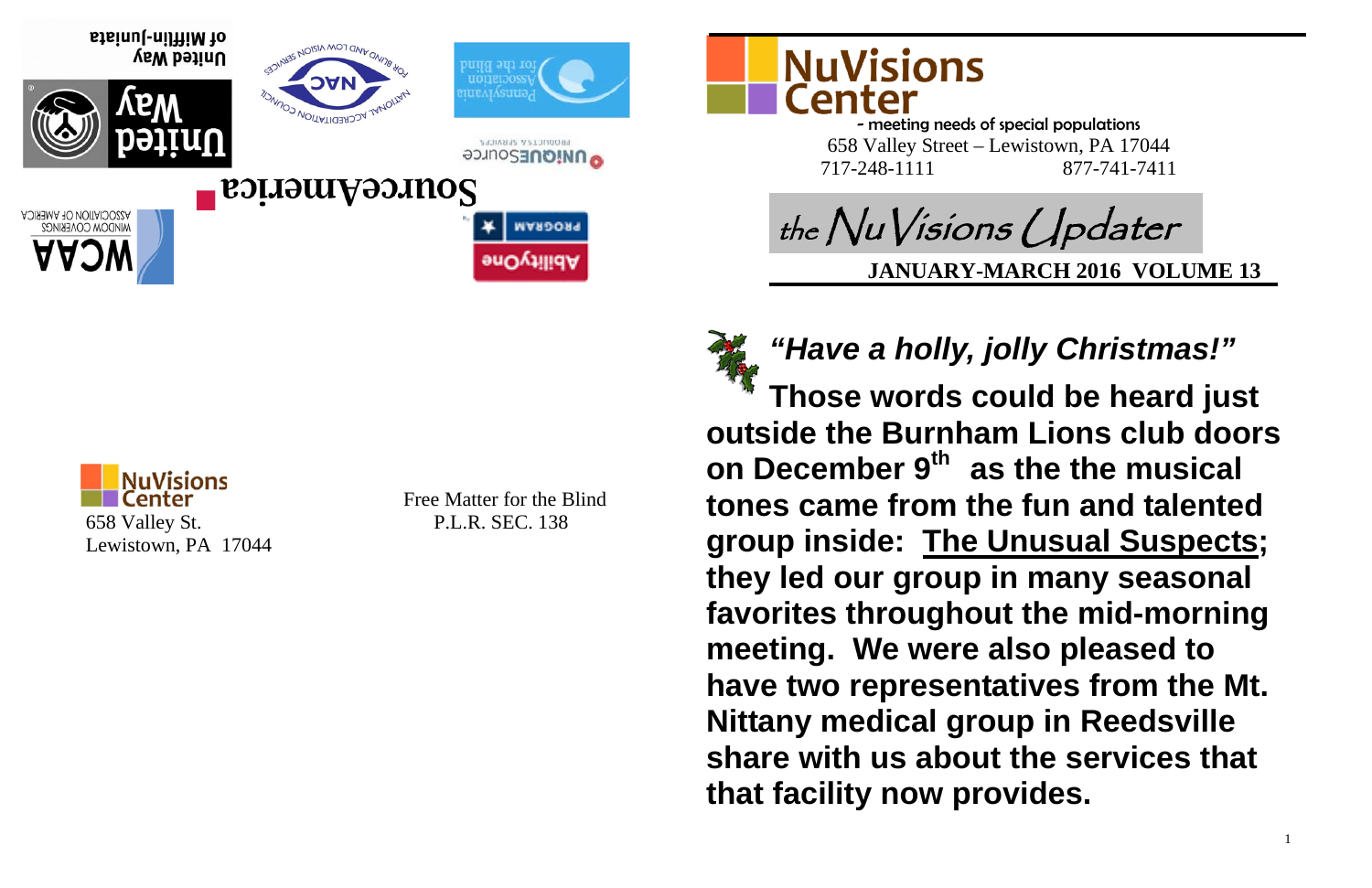**As our holiday tradition would have it, Kay Groff also reminded us of the Bethlehem story as she read to us from her braille bible. After all the fun of singing, jokes, Christmas carol trivia and meditation: a wonderful meal was served by the Burnham Lions club. A feast of: mashed potatoes, filling, corn, green beans, turkey, cranberry sauce, applesauce and a delicious cake were the scrumptious fare.** 

Whose woods these are I think I know. His house is in the village though; He will not see me stopping here To watch his woods fill up with snow.

**We heartily thank the: Burnham Lions, Wes Chicko and Jonathan Rose of Mt Nittany, the Unusual Suspects and all of you who attended for a lovely afternoon in celebration of this festive time of year!**



# **Stopping by Woods on a Snowy Evening Robert Frost (1923)**

My little horse must think it queer To stop without a farmhouse near Between the woods and frozen lake

The darkest evening of the year.

He gives his harness bells a shake To ask if there is some mistake. The only other sound's the sweep Of easy wind and downy flake.

The woods are lovely, dark and deep. But I have promises to keep, And miles to go before I sleep, And miles to go before I sleep.

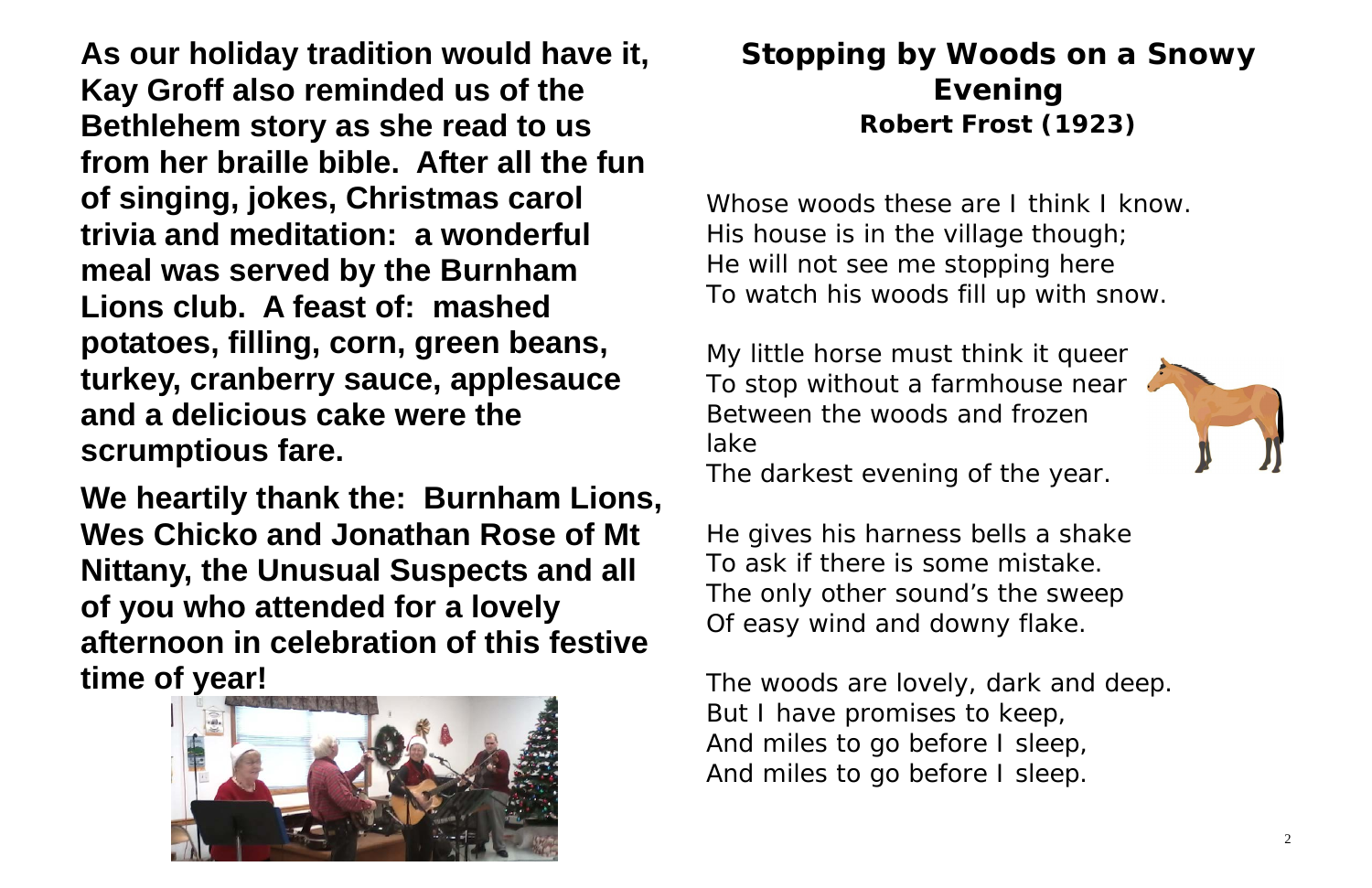**From Katye's Desk**

**Welcome 2016! I hope everyone had an enjoyable holiday season: Thanksgiving, Christmas, Hanukkah, and New Year's.** 

**We had a very nice Christmas Gathering at the Burnham Lions Building. "Unusual Suspects" entertained us with seasonal music and the Lions prepared a wonderful turkey dinner for everyone. Our speakers from the Mount Nittany Medical Group explained what services were available at the Reedsville office, (the remodeled Brown Elementary School) and what we can expect as they expand offerings to the community.**

**We need your Assistance! Colette and I enjoy doing something special for you at the holidays, but it may be time to change things up a bit. This year 16 clients attended the gathering with their guests compared to 32 clients in 2012. This is a 50% drop in attendance in four events. So, we are asking you to give us ideas of things you would enjoy during the holiday season. Now is a good time to come up with ideas while the season is** 



**Singing to sounds of the season**

**Kay Groff had microphone time!!!** 









**Wes Chicko and Jonathan Rose speak to the group about Mt. Nittany Medical Group in Reedsville**

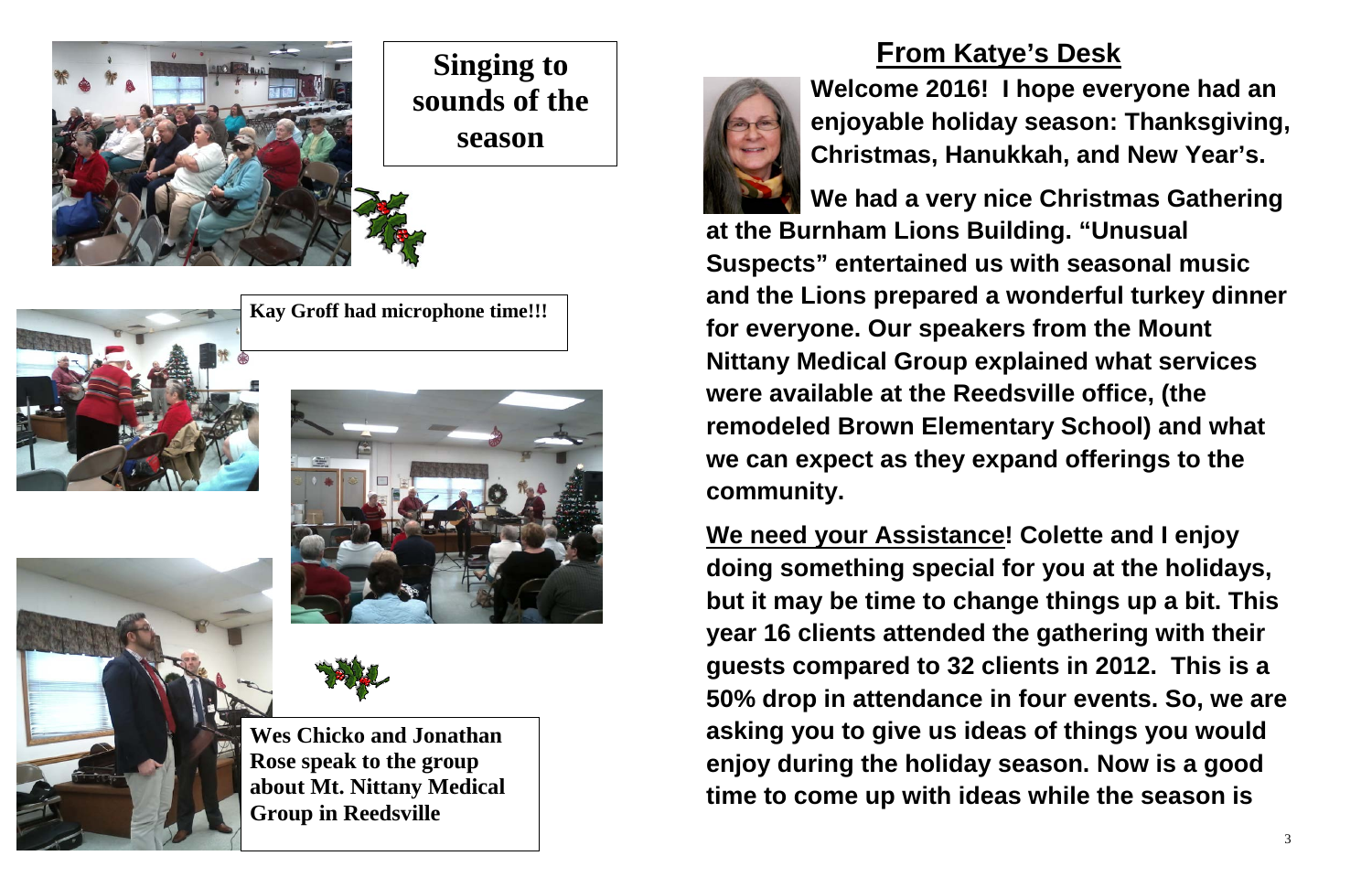**fresh in your mind. Please give this some thought and contact either Colette or Kate. We really value your involvement.** 

**You should have received your 2016 calendar from us. Please note that the dates for life skills and diabetic group meetings as well as days the agency is closed are highlighted for you. Please keep these dates in mind as you schedule your appointments. Also, anyone who wishes to attend the meetings should call in advance and let us know if they need transportation. Colette does a great job of scheduling speakers for the life skills meetings based on input from you and it would be great if more people attended. There is good information gained and a good time of fellowship too.** 

**Let's have a wonderful 2016! "'Adapt and overcome' is my new motto." -Jack Osbourne. Let that be our motto for this year too.**





**Jeff Yetter and Judy Metzger**

**Thanks to these two road warriors who get you to where you need to go!**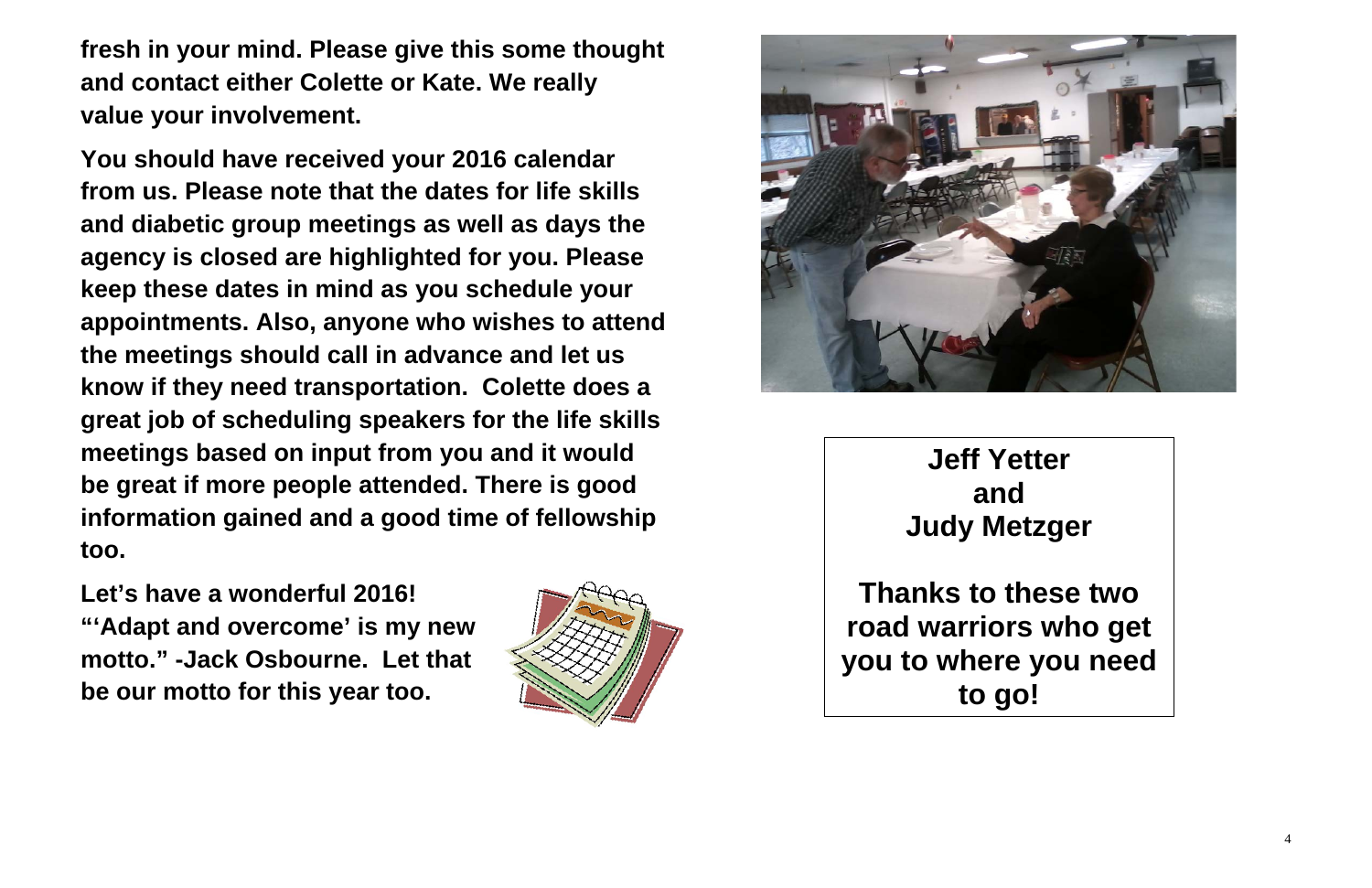# **IT IS A NEW YEAR!!!**

We have enjoyed a great year of speakers for our life skills meetings and Diabetic support groups. We

had many speakers from the Geisinger health system to educate our customers on many aspects of health from heart-health to diabetes education, wound care and caring for our feet. We also enjoyed speakers from: Deihl's florist, the Carnegie



Library, and community agencies such as PRN and



Nittany Health system now in Reedsville. Not only that but we enjoyed a meeting with some of our own clients demonstrating some to the

technology they like using and is effective for them with





their vision impairment.

I have gathered some ideas from you for meetings in 2016 and I hope to be able to make those ideas into fruition. Thanks for attending! Thanks for your ideas!

**Thanks all for a great year!**



**What's New?** Microsoft offers new service for the disabled computer user. Microsoft has a new program in which technicians fix computers for people with disabilities. It is a free program. The number for the service center is 1-800-936-5900. You will simply need to allow the technician remote access to the computer to fix your issues. No one comes to your house! This information was sent to us last year and as more and more of our customers are accessing computers we thought it might be good information to

hold on to.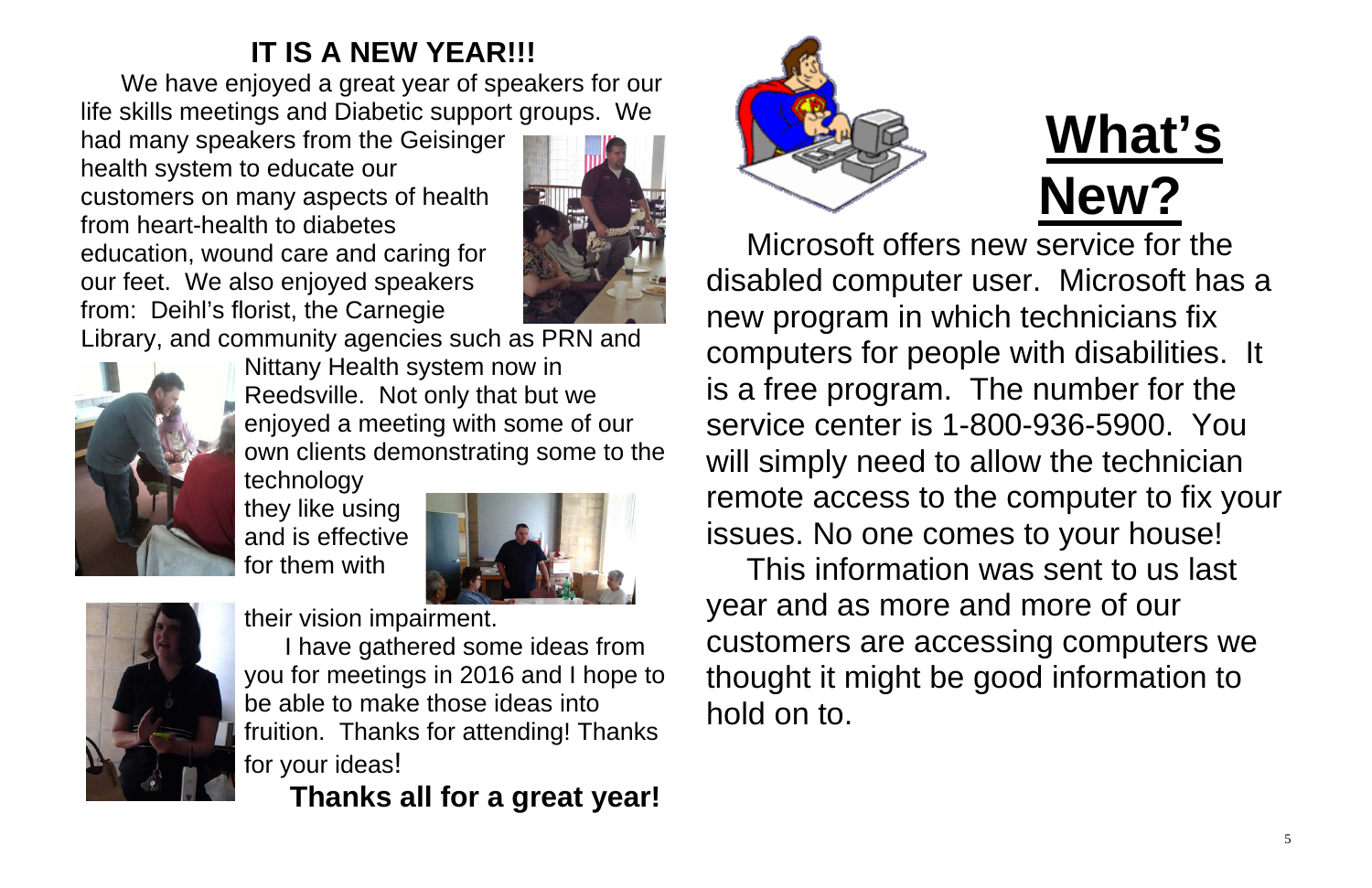## **NUVISIONS MARKS Nuvisions continues to create awareness for White cane day!**

## **October 15:**

In **2013** Nuvisions marked the day in Mifflin County by standing on the old courthouse steps with several of our customers as they shared the importance of using the white cane. The County commissioners were also there to make the proclamation from the Governor's office.

In **2014** Kate took containers of the "white canes" to several of the area restaurants in Juniata County and patrons were welcome to take **and the set of the set of the set of the set of the set of the set of the set of the set of the set of the set of the set of the set of the set of the set of the set of the set of the set** free pretzel as a reminder that the

white cane user has the right of way in the street.

**This year** we focused on two customers in Huntingdon County by featuring them in The Daily Log. Willa, our CEO wrote articles for other local newspapers. We continue to brainstorm for new ideas for the next years for this important day!





NuVisions Office Will be closed on the following days:

**New Year's day January 1- Friday**

# **President's day February 15 – Mon.**

**Good Friday March 25 - Friday**



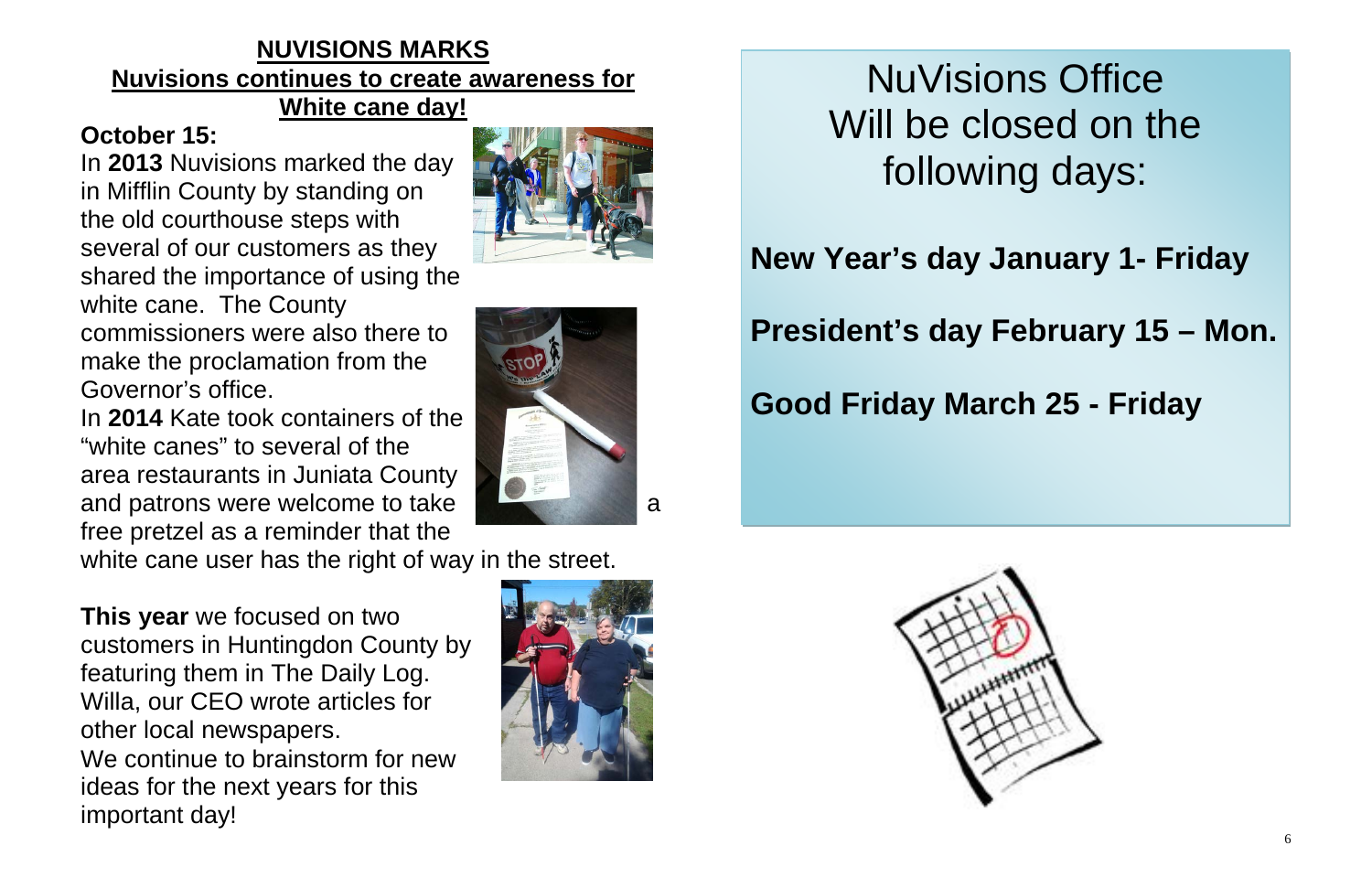## **JANUARY**

| <b>MELVIN ARNOLD</b>      |                          |
|---------------------------|--------------------------|
| <b>MARY HERSHEY</b>       | $\mathcal{D}_{\cdot}$    |
| <b>MARTHA COWAN</b>       | $\overline{\mathcal{L}}$ |
| <b>CHRISTINE SPEARING</b> |                          |
| <b>SARAH DITTSWORTH</b>   | 14                       |
| <b>MARGARET KENEPP</b>    | 19                       |
| <b>SHERYL KREBS</b>       |                          |



# **FEBRUARY**

| <b>HARLEY DEFAYETTE</b> |    |
|-------------------------|----|
| <b>BETTY AMMERMAN</b>   | 7  |
| <b>GREG MILLER</b>      | 19 |
| <b>DANNY BELL</b>       | 28 |

# **MARCH**

| <b>EMMA SNYDER</b>    | $\mathcal{D}_{\mathcal{A}}$ |
|-----------------------|-----------------------------|
| <b>JAYME SULLIVAN</b> | $\mathsf{R}$                |
| LUCAS LEITZEL         | 12                          |
| THELMA VAUGHN         | 26                          |

.





# AND HAPPY NEW YEAR TO ALL OF OUR CUSTOMERS!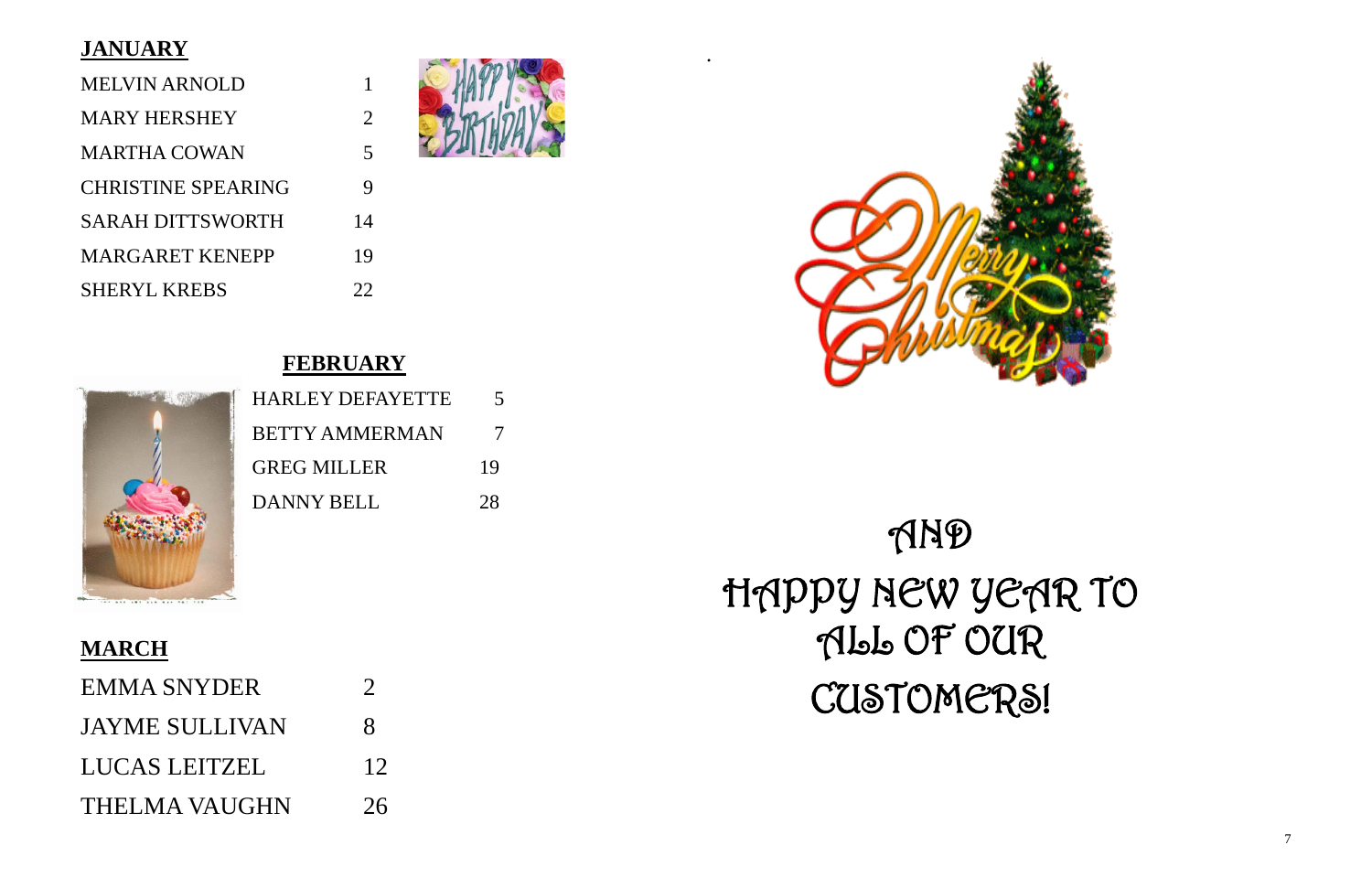# **Finding Your Best Vision Care Pathway: Three Expert Tips**

## **Finding Your Best Vision Care Pathway: Three Expert Tips**

We know that you have lots of questions about your vision health. We also know that it can be overwhelming to try and become more educated about your eye disease, especially as your vision is declining. In this article I've reprinted from the London Vision Quest Dr. Proulx, an ophthalmologist at the Ivey Eye Institute, shared some very valuable insights about vision health that we want to share with you.

## **Three Vision Care Tips from Dr. Proulx**

## **Tip #1: Ask Questions**

- September 29
- October 27

Believe it or not, there are many times when you might visit your physician or health professional and actually know more than them about certain aspects of your health. In today's day and age of electronic access, it is much easier for patients to become educated about their diseases and the resources available to them. Don't feel embarrassed or shy to ask about things you've read or heard about!

## **Tip #2: Optometrists should be your "go-to" eye professional**

As with many aspects in health care, navigating through the vision care system can be perplexing. First of all, there are numerous kinds of vision care practitioners – optometrists, ophthalmologists, opticians, orthoptists, and of course your family doctor and other physicians. Probably the two most



# *MEETINGS STILL BEING PLANNED* **LIFE SKILLS MEETINGS FOR 2016 HOPE TO SEE YOU THIS YEAR!!!!!!**

Here are the dates for the meetings:

| January  | 28 |
|----------|----|
| February | 25 |
| March    | 31 |
| April    | 28 |
| May      | 26 |

# **JUNE THURSDAY- 30-Picnic**



July 28

# August 25

# November **NO MEETING**

# **December 15 Customer Dinner**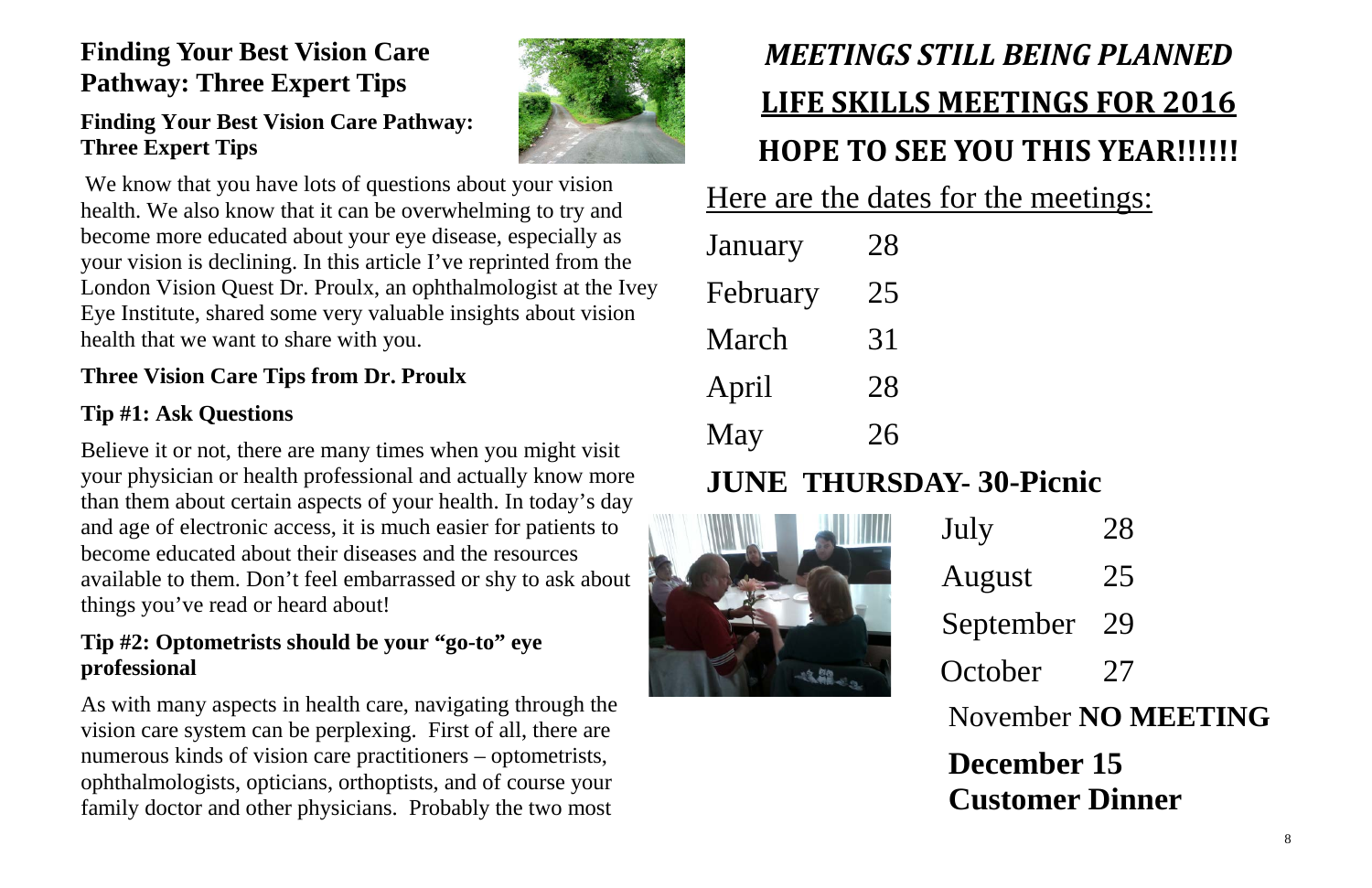# *MEETINGS STILL BEING PLANNED* **DIABETIC SUPPORT GROUP MEETINGS FOR 2016**

- January 14
- February 11
- March 10
- April 14
- May 12
- JUNE 9
- **JULY- NO MEETING**
- August 11
- September 8
- October 13

# **NOV-DECEMBER – NO MEETING**



You will encounter are your optometrist and your ophthalmologist. Optometrists are highly trained and skilled professionals with a doctoral degree in optometry, and are often the first line in recognizing eye disease given their important role in primary eye care. Although optometrists are often perceived as being mainly responsible for your primary eye care, such as prescribing glasses and screening for eye diseases, they actually are responsible for much more. They can monitor active eye disease (either independently or in conjunction with an ophthalmologist), they can actually initiate and maintain certain treatments for eye disease, and they work hand-in-hand with your ophthalmologist to coordinate various aspects of your eye care.

Ophthalmologists on the other hand are medical doctors with specialty training in ophthalmology, and their primary focus is in treating eye disease, either surgically (such as cataract surgery), or medically, such as with eye drops, laser, injections, and other interventions.

Optometrists should be your "go to" eye professional. They are highly skilled at identifying ocular disease, and can often initiate treatment for such disease or at least recognize the severity of the disease and refer promptly to an ophthalmologist.

## **Tip #3: Learn to Describe Changes in Your Vision**

So what can you do when faced with a vision concern and are seeking the help of an eye care professional or another medical professional? The best thing you can do is learn to accurately describe what it is that is wrong with your eyes or your vision.